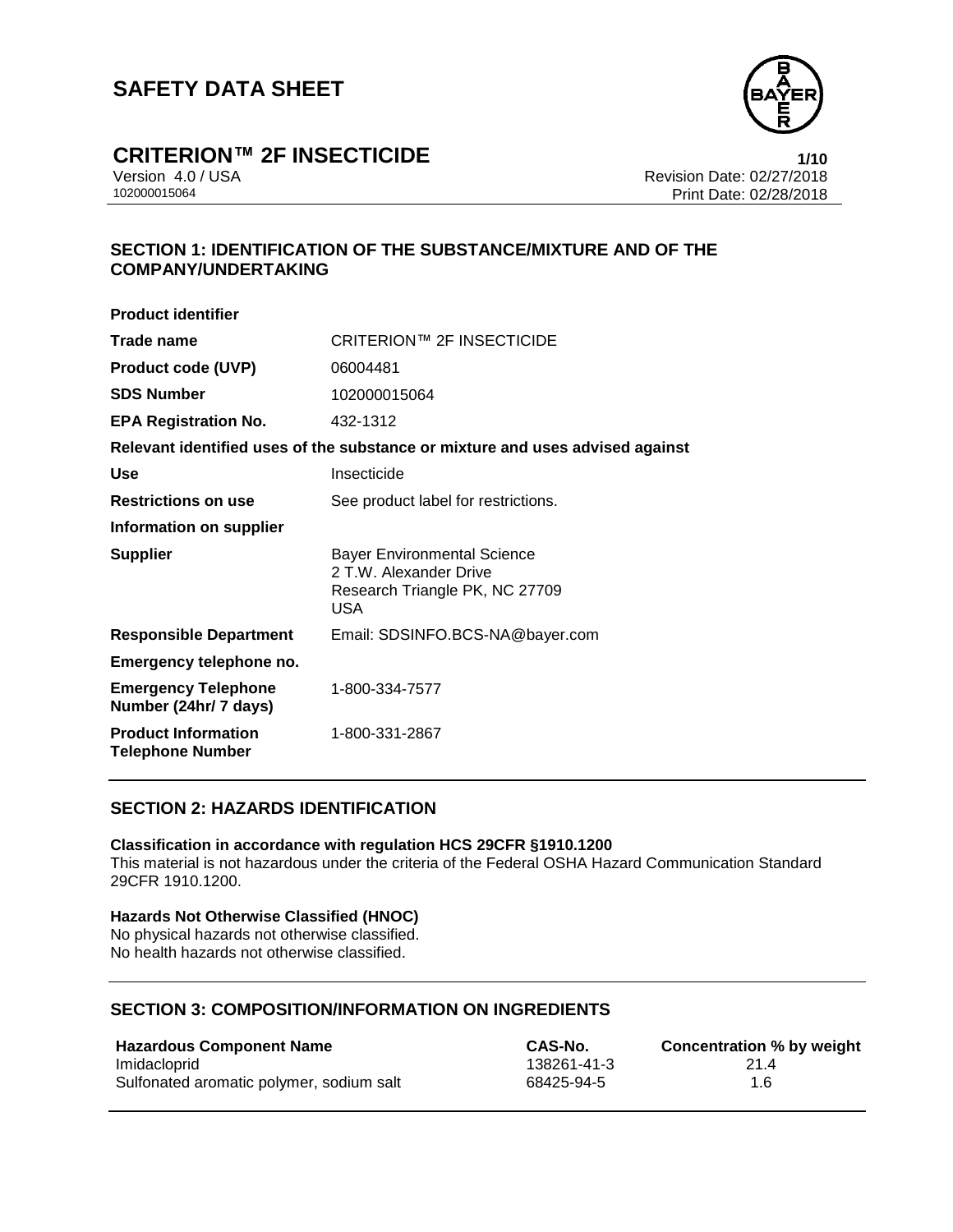## **CRITERION™ 2F INSECTICIDE**<br>Version 4.0 / USA **2/10**<br>Revision Date: 02/27/2018

Version 4.0 / USA <br>102000015064<br>Print Date: 02/27/2018 Print Date: 02/28/2018

### **SECTION 4: FIRST AID MEASURES**

| <b>Description of first aid measures</b>                                   |                                                                                                                                                                                                                                                                                                           |  |
|----------------------------------------------------------------------------|-----------------------------------------------------------------------------------------------------------------------------------------------------------------------------------------------------------------------------------------------------------------------------------------------------------|--|
| <b>General advice</b>                                                      | When possible, have the product container or label with you when<br>calling a poison control center or doctor or going for treatment.                                                                                                                                                                     |  |
| <b>Inhalation</b>                                                          | Move to fresh air. If person is not breathing, call 911 or an ambulance,<br>then give artificial respiration, preferably mouth-to-mouth if possible.<br>Call a physician or poison control center immediately.                                                                                            |  |
| <b>Skin contact</b>                                                        | Take off contaminated clothing and shoes immediately. Wash off<br>immediately with plenty of water for at least 15 minutes. Call a<br>physician or poison control center immediately.                                                                                                                     |  |
| Eye contact                                                                | Hold eye open and rinse slowly and gently with water for 15-20<br>minutes. Remove contact lenses, if present, after the first 5 minutes,<br>then continue rinsing eye. Call a physician or poison control center<br>immediately.                                                                          |  |
| Ingestion                                                                  | Call a physician or poison control center immediately. DO NOT induce<br>vomiting unless directed to do so by a physician or poison control<br>center. Rinse out mouth and give water in small sips to drink. Never<br>give anything by mouth to an unconscious person. Do not leave victim<br>unattended. |  |
| Most important symptoms and effects, both acute and delayed                |                                                                                                                                                                                                                                                                                                           |  |
| <b>Symptoms</b>                                                            | To date no symptoms are known.                                                                                                                                                                                                                                                                            |  |
| Indication of any immediate medical attention and special treatment needed |                                                                                                                                                                                                                                                                                                           |  |
| <b>Treatment</b>                                                           | Appropriate supportive and symptomatic treatment as indicated by the<br>patient's condition is recommended. There is no specific antidote.                                                                                                                                                                |  |

#### **SECTION 5: FIREFIGHTING MEASURES**

| <b>Extinguishing media</b>                                         |                                                                                                                                                                                              |
|--------------------------------------------------------------------|----------------------------------------------------------------------------------------------------------------------------------------------------------------------------------------------|
| <b>Suitable</b>                                                    | Water spray, Foam, Carbon dioxide (CO2), Dry chemical                                                                                                                                        |
| Unsuitable                                                         | None known.                                                                                                                                                                                  |
| <b>Special hazards arising</b><br>from the substance or<br>mixture | Dangerous gases are evolved in the event of a fire.                                                                                                                                          |
| <b>Advice for firefighters</b>                                     |                                                                                                                                                                                              |
| <b>Special protective</b><br>equipment for firefighters            | Firefighters should wear NIOSH approved self-contained breathing<br>apparatus and full protective clothing.                                                                                  |
| <b>Further information</b>                                         | Keep out of smoke. Fight fire from upwind position. Cool closed<br>containers exposed to fire with water spray. Do not allow run-off from<br>fire fighting to enter drains or water courses. |
| <b>Flash point</b>                                                 | >93 °C                                                                                                                                                                                       |

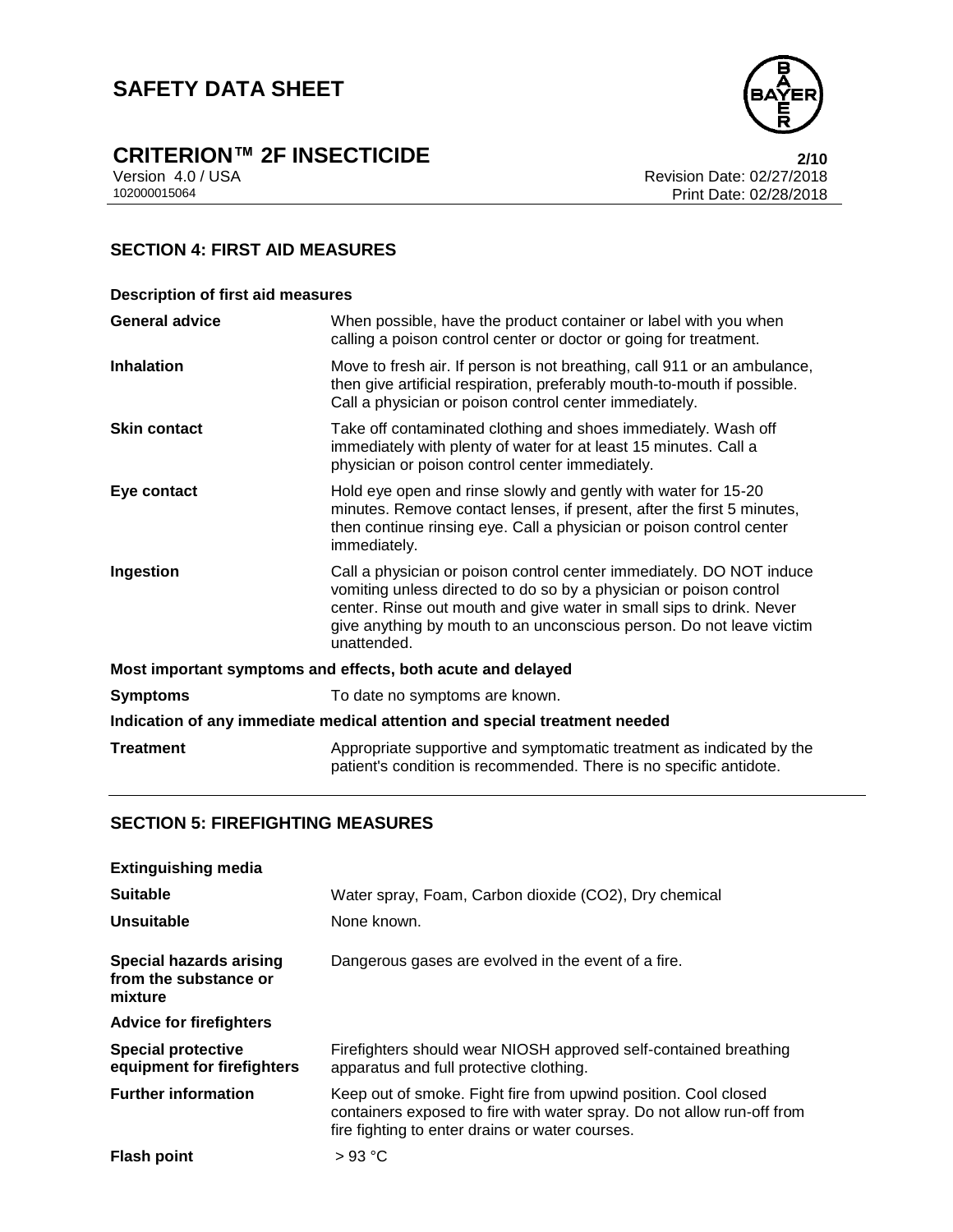

## **CRITERION™ 2F INSECTICIDE**<br>Version 4.0 / USA **10**<br>Revision Date: 02/27/2018

Version 4.0 / USA Revision Date: 02/27/2018 Print Date: 02/28/2018

| <b>Auto-ignition temperature</b> | No data available |
|----------------------------------|-------------------|
| Lower explosion limit            | No data available |
| <b>Upper explosion limit</b>     | No data available |
| <b>Explosivity</b>               | Not applicable    |

### **SECTION 6: ACCIDENTAL RELEASE MEASURES**

| Personal precautions, protective equipment and emergency procedures |                                                                                                                                                                                                                                                                                                   |  |
|---------------------------------------------------------------------|---------------------------------------------------------------------------------------------------------------------------------------------------------------------------------------------------------------------------------------------------------------------------------------------------|--|
| <b>Precautions</b>                                                  | Keep unauthorized people away. Isolate hazard area. Avoid contact<br>with spilled product or contaminated surfaces.                                                                                                                                                                               |  |
| Methods and materials for containment and cleaning up               |                                                                                                                                                                                                                                                                                                   |  |
| Methods for cleaning up                                             | Soak up with inert absorbent material (e.g. sand, silica gel, acid<br>binder, universal binder, sawdust). Collect and transfer the product<br>into a properly labelled and tightly closed container. Clean<br>contaminated floors and objects thoroughly, observing environmental<br>regulations. |  |
| <b>Additional advice</b>                                            | Use personal protective equipment. If the product is accidentally<br>spilled, do not allow to enter soil, waterways or waste water canal.                                                                                                                                                         |  |
| Reference to other sections                                         | Information regarding safe handling, see section 7.<br>Information regarding personal protective equipment, see section 8.<br>Information regarding waste disposal, see section 13.                                                                                                               |  |

#### **SECTION 7: HANDLING AND STORAGE**

#### **Precautions for safe handling**

| Advice on safe handling                                 | Use only in area provided with appropriate exhaust ventilation. Handle<br>and open container in a manner as to prevent spillage.                                                                                                                                                                                                                                                                                                              |
|---------------------------------------------------------|-----------------------------------------------------------------------------------------------------------------------------------------------------------------------------------------------------------------------------------------------------------------------------------------------------------------------------------------------------------------------------------------------------------------------------------------------|
| <b>Hygiene measures</b>                                 | Wash hands thoroughly with soap and water after handling and before<br>eating, drinking, chewing gum, using tobacco, using the toilet or<br>applying cosmetics.<br>Remove Personal Protective Equipment (PPE) immediately after<br>handling this product. Before removing gloves clean them with soap and<br>water. Remove soiled clothing immediately and clean thoroughly before<br>using again. Wash thoroughly and put on clean clothing. |
|                                                         | Conditions for safe storage, including any incompatibilities                                                                                                                                                                                                                                                                                                                                                                                  |
| <b>Requirements for storage</b><br>areas and containers | Store in a cool, dry place and in such a manner as to prevent cross<br>contamination with other crop protection products, fertilizers, food, and                                                                                                                                                                                                                                                                                              |

preferably in a locked storage area.

feed. Store in original container and out of the reach of children,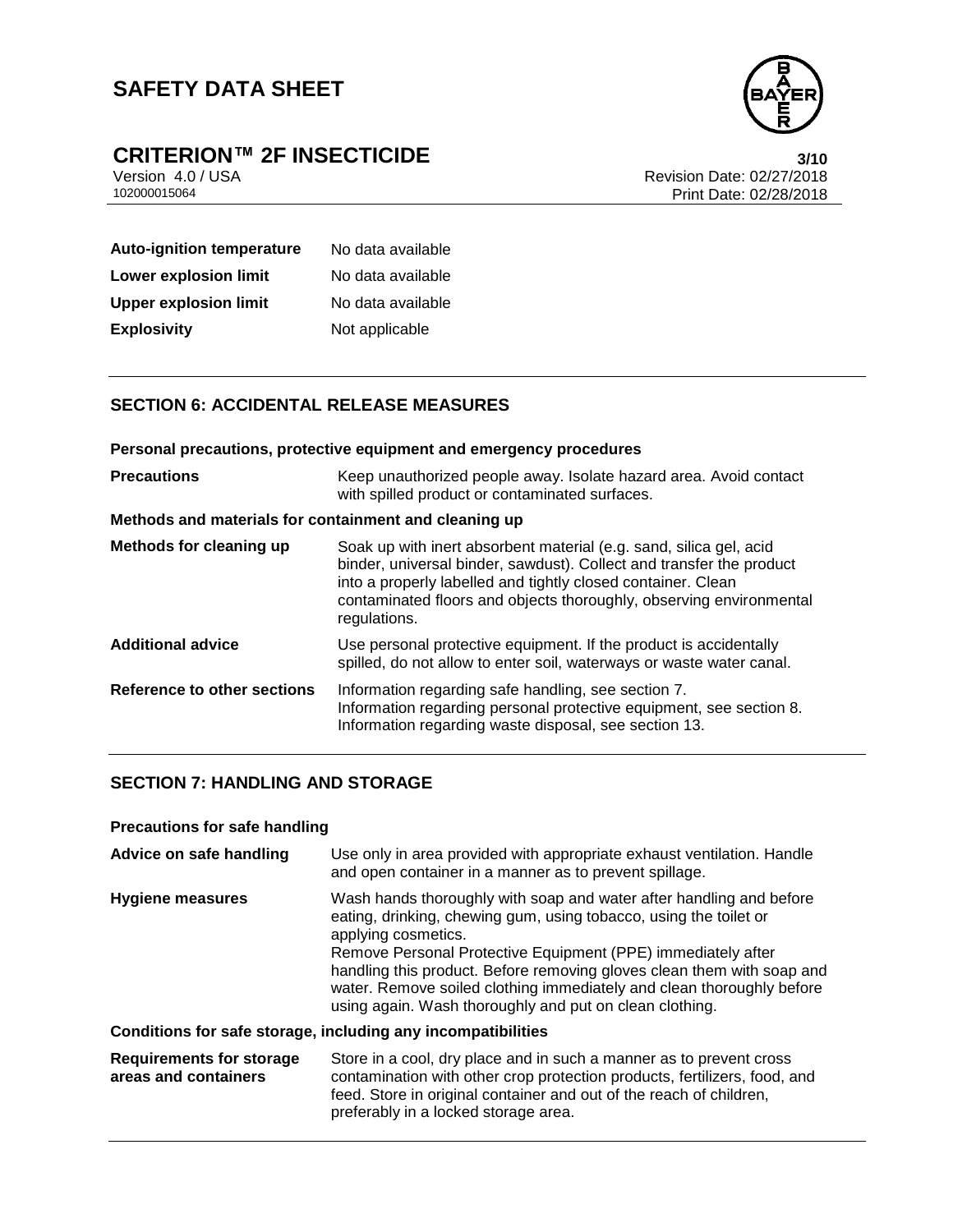

## **CRITERION™ 2F INSECTICIDE**<br>Version 4.0 / USA *4/10*<br>Revision Date: 02/27/2018

Version 4.0 / USA Revision Date: 02/27/2018 Print Date: 02/28/2018

### **SECTION 8: EXPOSURE CONTROLS/PERSONAL PROTECTION**

#### **Control parameters**

| <b>Components</b> | CAS-No.     | <b>Control parameters</b> | <b>Update</b> | <b>Basis</b> |
|-------------------|-------------|---------------------------|---------------|--------------|
| Imidacloprid      | 138261-41-3 | mq/m3<br>U.T              |               | OES BCS*     |
|                   |             | 'TWA)                     |               |              |

\*OES BCS: Internal Bayer AG, Crop Science Division "Occupational Exposure Standard"

#### **Exposure controls**

#### **Personal protective equipment**

In normal use and handling conditions please refer to the label and/or leaflet. In all other cases the following recommendations would apply.

| <b>Respiratory protection</b>      | When respirators are required, select NIOSH approved equipment<br>based on actual or potential airborne concentrations and in<br>accordance with the appropriate regulatory standards and/or industry<br>recommendations. |
|------------------------------------|---------------------------------------------------------------------------------------------------------------------------------------------------------------------------------------------------------------------------|
| <b>Hand protection</b>             | Chemical resistant nitrile rubber gloves                                                                                                                                                                                  |
| Eye protection                     | Tightly fitting safety goggles                                                                                                                                                                                            |
| Skin and body protection           | Wear long-sleeved shirt and long pants and shoes plus socks.                                                                                                                                                              |
| <b>General protective measures</b> | Follow manufacturer's instructions for cleaning/maintaining PPE. If<br>no such instructions for washables, use detergent and warm/tepid<br>water.<br>Keep and wash PPE separately from other laundry.                     |

#### **SECTION 9. PHYSICAL AND CHEMICAL PROPERTIES**

| Appearance                      | white to light beige                      |
|---------------------------------|-------------------------------------------|
| <b>Physical State</b>           | suspension                                |
| Odor                            | mild                                      |
| <b>Odour Threshold</b>          | No data available                         |
| рH                              | ca. 7.5                                   |
| <b>Vapor Pressure</b>           | No data available                         |
| Vapor Density (Air = 1)         | No data available                         |
| <b>Density</b>                  | 1.12 g/cm <sup>3</sup> at 20 $^{\circ}$ C |
| <b>Evaporation rate</b>         | No data available                         |
| <b>Boiling Point</b>            | No data available                         |
| <b>Melting / Freezing Point</b> | $-6.7 °C / 19.94 °F$                      |
| <b>Water solubility</b>         | dispersible                               |
| <b>Minimum Ignition Energy</b>  | Not applicable                            |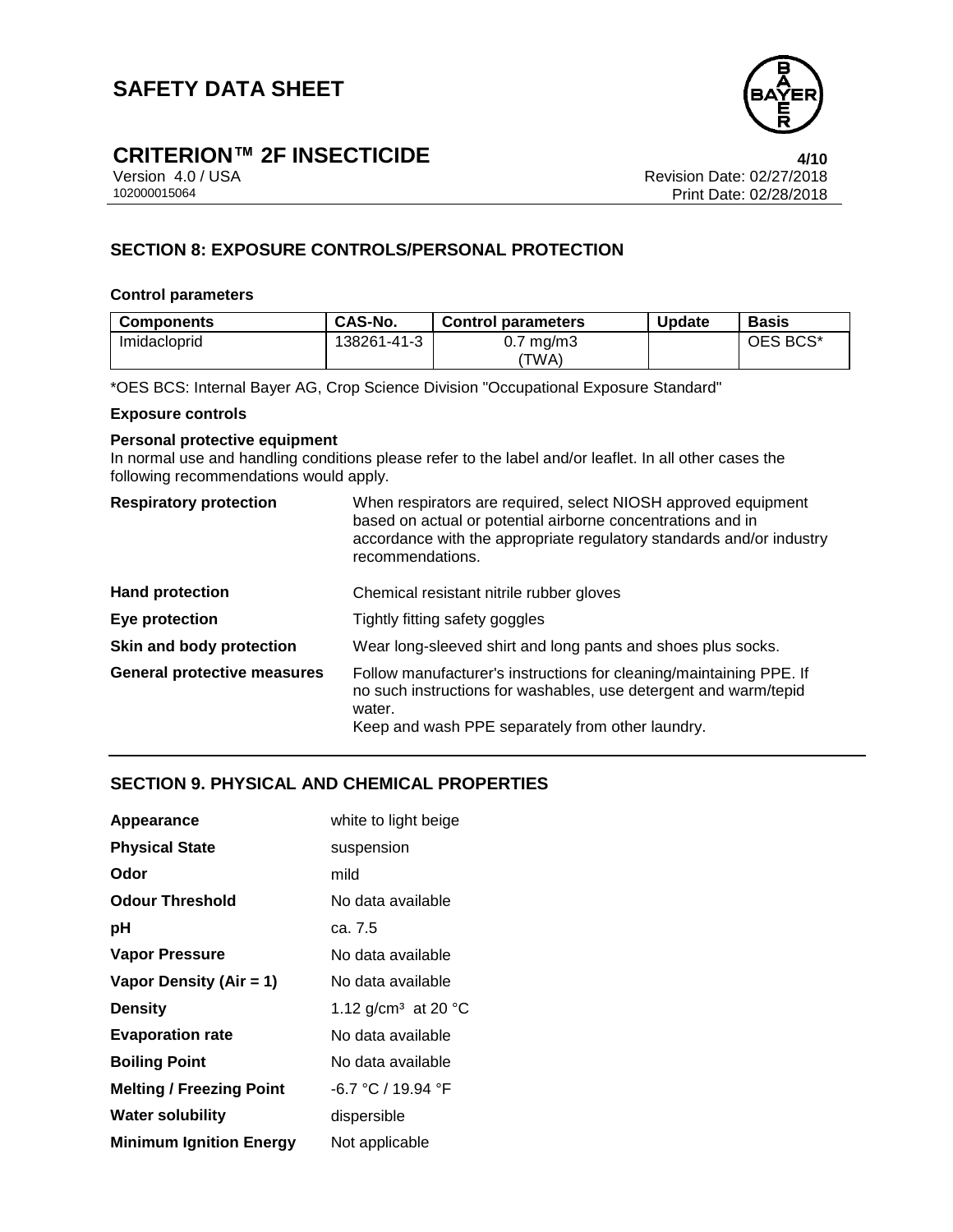# **CRITERION™ 2F INSECTICIDE**<br>Version 4.0 / USA **bidding the Calculation of the State:** 02/27/2018



Version 4.0 / USA <br>102000015064<br>Print Date: 02/27/2018 Print Date: 02/28/2018

| <b>Decomposition</b><br>temperature               | No data available      |
|---------------------------------------------------|------------------------|
| <b>Partition coefficient: n-</b><br>octanol/water | No data available      |
| <b>Viscosity</b>                                  | 350 - 600 cps at 25 °C |
| <b>Flash point</b>                                | $>93$ °C               |
| <b>Auto-ignition temperature</b>                  | No data available      |
| <b>Lower explosion limit</b>                      | No data available      |
| <b>Upper explosion limit</b>                      | No data available      |
| <b>Explosivity</b>                                | Not applicable         |

#### **SECTION 10: STABILITY AND REACTIVITY**

| <b>Reactivity</b>                            |                                                                    |
|----------------------------------------------|--------------------------------------------------------------------|
| <b>Thermal decomposition</b>                 | No data available                                                  |
| <b>Chemical stability</b>                    | Stable under recommended storage conditions.                       |
| <b>Possibility of hazardous</b><br>reactions | No dangerous reaction known under conditions of normal use.        |
| <b>Conditions to avoid</b>                   | freezing                                                           |
| Incompatible materials                       | No data available                                                  |
| <b>Hazardous decomposition</b><br>products   | No decomposition products expected under normal conditions of use. |

#### **SECTION 11: TOXICOLOGICAL INFORMATION**

| <b>Exposure routes</b>               | Ingestion, Skin Absorption, Eye contact, Inhalation                 |
|--------------------------------------|---------------------------------------------------------------------|
| <b>Immediate Effects</b><br>Eye      | May cause mild irritation to eyes.                                  |
| <b>Skin</b>                          | May be harmful if absorbed through skin.                            |
| Ingestion                            | May be harmful if swallowed.                                        |
| <b>Inhalation</b>                    | May be harmful if inhaled.                                          |
| Information on toxicological effects |                                                                     |
| <b>Acute oral toxicity</b>           | LD50 (male Rat) $> 4,870$ mg/kg<br>LD50 (female Rat) 4,143 mg/kg    |
| Acute inhalation toxicity            | LC50 (male/female combined Rat) $>$ 5.33 mg/l<br>Exposure time: 4 h |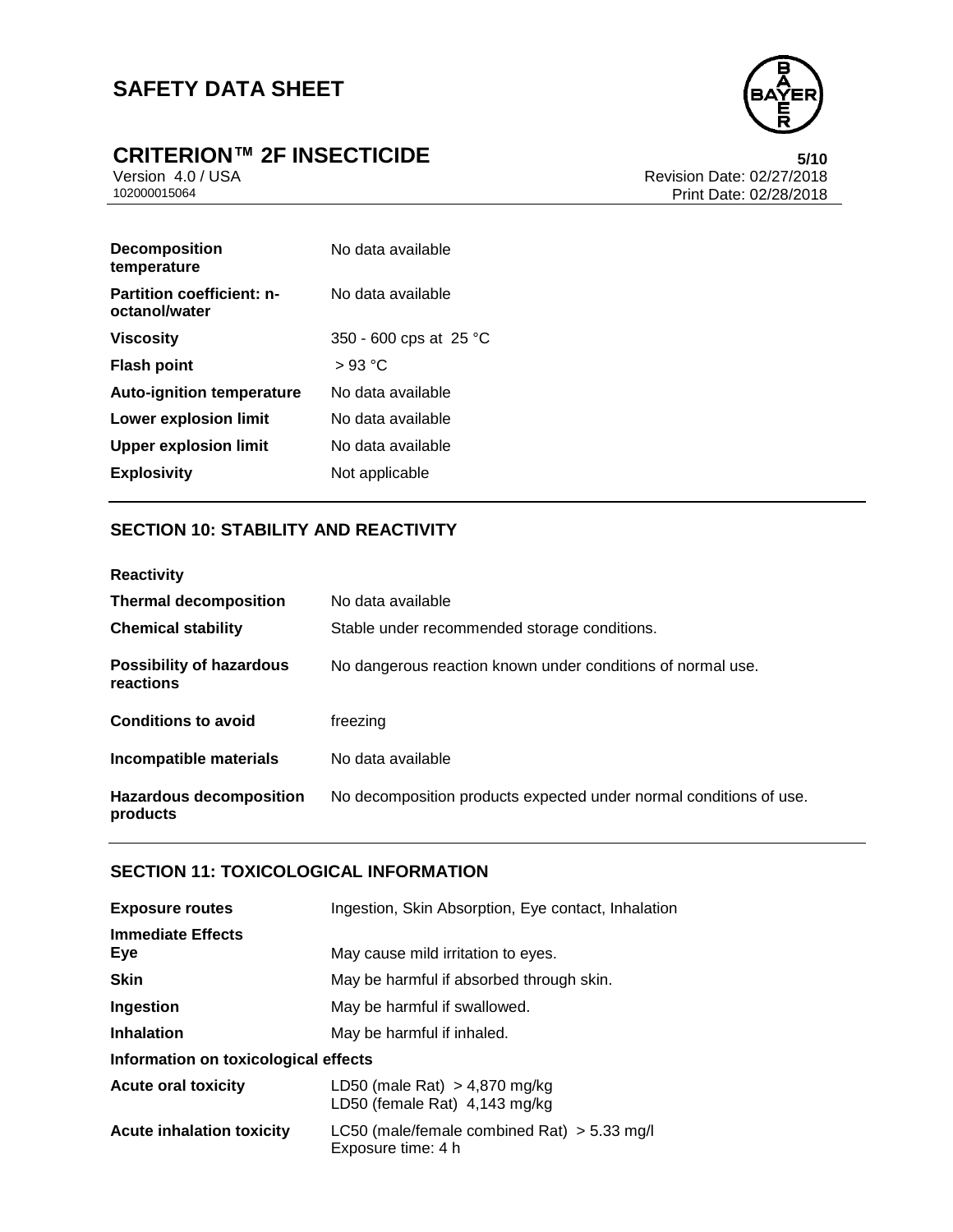

## **CRITERION™ 2F INSECTICIDE**<br>Version 4.0 / USA **6/10**<br>Revision Date: 02/27/2018

Version 4.0 / USA Revision Date: 02/27/2018<br>102000015064 Print Date: 02/27/2018 Print Date: 02/28/2018

|                              | Determined in the form of liquid aerosol.<br>(actual) |
|------------------------------|-------------------------------------------------------|
| <b>Acute dermal toxicity</b> | LD50 (male/female combined Rabbit) $>$ 2,000 mg/kg    |
| <b>Skin irritation</b>       | No skin irritation (Rabbit)                           |
| Eye irritation               | Minimally irritating. (Rabbit)                        |
| <b>Sensitisation</b>         | Non-sensitizing. (Guinea pig)                         |

#### **Assessment STOT Specific target organ toxicity – repeated exposure**

Imidacloprid did not cause specific target organ toxicity in experimental animal studies.

#### **Assessment mutagenicity**

Imidacloprid was not mutagenic or genotoxic based on the overall weight of evidence in a battery of in vitro and in vivo tests.

#### **Assessment carcinogenicity**

Imidacloprid was not carcinogenic in lifetime feeding studies in rats and mice.

#### **ACGIH**

None.

**NTP**

None.

**IARC**

None.

**OSHA**

None.

#### **Assessment toxicity to reproduction**

Imidacloprid caused reproduction toxicity in a two-generation study in rats only at dose levels also toxic to the parent animals. The reproduction toxicity seen with Imidacloprid is related to parental toxicity.

#### **Assessment developmental toxicity**

Imidacloprid caused developmental toxicity only at dose levels toxic to the dams. The developmental effects seen with Imidacloprid are related to maternal toxicity.

#### **Further information**

Acute toxicity studies have been bridged from a similar formulation(s). The non-acute information pertains to the active ingredient(s).

#### **SECTION 12: ECOLOGICAL INFORMATION**

**Toxicity to fish** LC50 (Oncorhynchus mykiss (rainbow trout)) 211 mg/l Exposure time: 96 h The value mentioned relates to the active ingredient imidacloprid.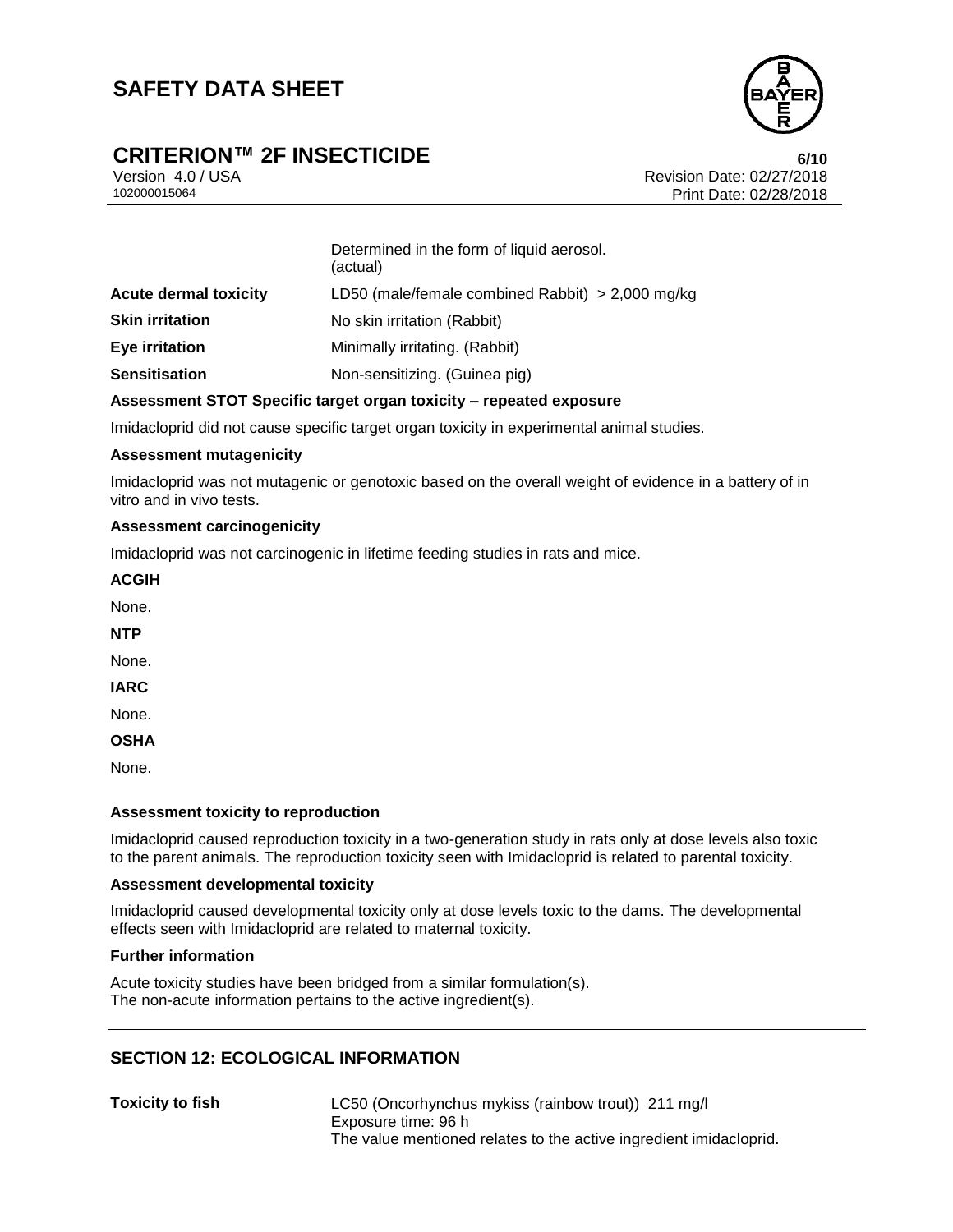

## **CRITERION™ 2F INSECTICIDE**<br>Version 4.0 / USA *Presion 4.0 / USA*

Version 4.0 / USA <br>102000015064<br>Print Date: 02/27/2018 Print Date: 02/28/2018

| <b>Toxicity to aquatic</b><br>invertebrates         | EC50 (Daphnia magna (Water flea)) 85 mg/l<br>Exposure time: 48 h<br>The value mentioned relates to the active ingredient imidacloprid.                                                                                                                                                                                                                                                                                                    |
|-----------------------------------------------------|-------------------------------------------------------------------------------------------------------------------------------------------------------------------------------------------------------------------------------------------------------------------------------------------------------------------------------------------------------------------------------------------------------------------------------------------|
|                                                     | EC50 (Chironomus riparius (non-biting midge)) 0.0552 mg/l<br>Exposure time: 24 h<br>The value mentioned relates to the active ingredient imidacloprid.                                                                                                                                                                                                                                                                                    |
| <b>Chronic toxicity to aquatic</b><br>invertebrates | EC10 (Chironomus riparius (non-biting midge)): 2,09 µg/l<br>Exposure time: 28 d                                                                                                                                                                                                                                                                                                                                                           |
| <b>Toxicity to aquatic plants</b>                   | IC50 (Desmodesmus subspicatus (green algae)) > 10 mg/l<br>Growth rate; Exposure time: 72 h<br>The value mentioned relates to the active ingredient imidacloprid.                                                                                                                                                                                                                                                                          |
| <b>Toxicity to bacteria</b>                         | EC50 (activated sludge) $> 10,000$ mg/l                                                                                                                                                                                                                                                                                                                                                                                                   |
| <b>Biodegradability</b>                             | Imidacloprid:<br>Not rapidly biodegradable                                                                                                                                                                                                                                                                                                                                                                                                |
| Koc                                                 | Imidacloprid: Koc: 225                                                                                                                                                                                                                                                                                                                                                                                                                    |
| <b>Bioaccumulation</b>                              | Imidacloprid:<br>Does not bioaccumulate.                                                                                                                                                                                                                                                                                                                                                                                                  |
| <b>Mobility in soil</b>                             | Imidacloprid: Moderately mobile in soils                                                                                                                                                                                                                                                                                                                                                                                                  |
| <b>Environmental precautions</b>                    | Do not apply directly to water, to areas where surface water is present<br>or to intertidal areas below the mean high water mark.<br>Do not contaminate surface or ground water by cleaning equipment or<br>disposal of wastes, including equipment wash water.<br>Apply this product as specified on the label.<br>Do not apply this product or allow it to drift to blooming crops or weeds if<br>bees are visiting the treatment area. |

#### **SECTION 13: DISPOSAL CONSIDERATIONS**

| Waste treatment methods       |                                                                                                                                                                                                                                                                                                                                         |
|-------------------------------|-----------------------------------------------------------------------------------------------------------------------------------------------------------------------------------------------------------------------------------------------------------------------------------------------------------------------------------------|
| <b>Product</b>                | Dispose in accordance with all local, state/provincial and federal<br>regulations.                                                                                                                                                                                                                                                      |
| <b>Contaminated packaging</b> | Do not re-use empty containers.<br>Triple rinse containers.<br>Puncture container to avoid re-use.<br>Dispose of empty container in a sanitary landfill or by incineration, or, if<br>allowed by State/Provincial and local authorities, by burning.<br>If burned, stay out of smoke.<br>Follow advice on product label and/or leaflet. |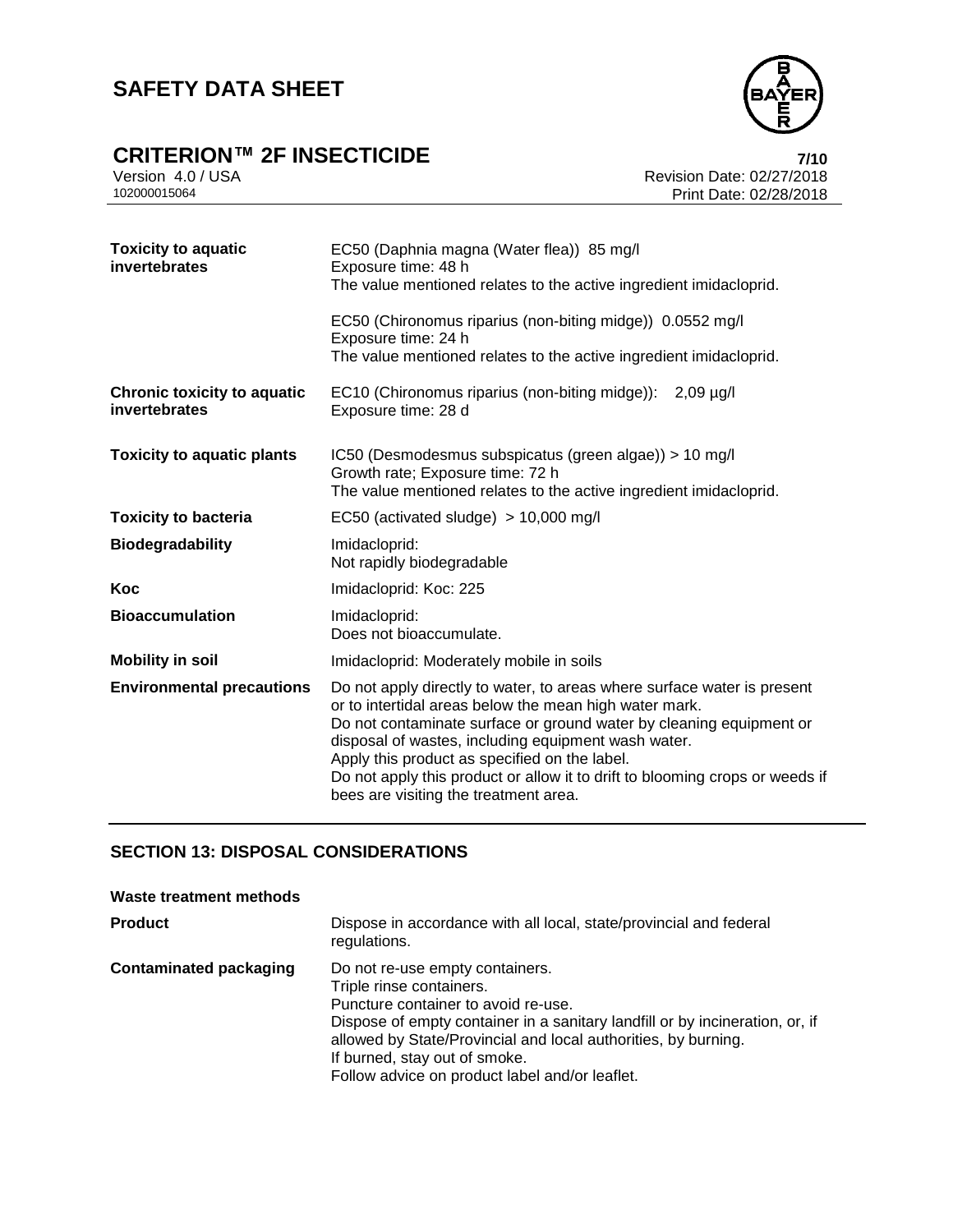

### **CRITERION™ 2F INSECTICIDE 8/10**

Version 4.0 / USA Revision Date: 02/27/2018 Print Date: 02/28/2018

**RCRA Information** Characterization and proper disposal of this material as a special or hazardous waste is dependent upon Federal, State and local laws and are the user's responsibility. RCRA classification may apply.

#### **SECTION 14: TRANSPORT INFORMATION**

| 49CFR                                                                                                    | Not dangerous goods / not hazardous material                                                                      |
|----------------------------------------------------------------------------------------------------------|-------------------------------------------------------------------------------------------------------------------|
| <b>IMDG</b><br>UN number<br>Class<br>Packaging group<br>Marine pollutant<br>Proper shipping name         | 3082<br>9<br>Ш<br><b>YES</b><br>ENVIRONMENTALLY HAZARDOUS SUBSTANCE, LIQUID,<br>N.O.S.<br>(IMIDACLOPRID SOLUTION) |
| <b>IATA</b><br>UN number<br>Class<br>Packaging group<br>Environm. Hazardous Mark<br>Proper shipping name | 3082<br>9<br>Ш<br><b>YES</b><br>ENVIRONMENTALLY HAZARDOUS SUBSTANCE, LIQUID,<br>N.O.S.<br>(IMIDACLOPRID SOLUTION) |

This transportation information is not intended to convey all specific regulatory information relating to this product. It does not address regulatory variations due to package size or special transportation requirements.

Freight Classification: INSECTICIDES OR FUNGICIDES, N.O.I., OTHER THAN POISON

#### **SECTION 15: REGULATORY INFORMATION**

**EPA Registration No.** 432-1312 **US Federal Regulations TSCA list** Glycerine 56-81-5 Sulfonated aromatic polymer, sodium salt 68425-94-5 Polyethylene-polypropylene copolymer 9003-11-6 **US. Toxic Substances Control Act (TSCA) Section 12(b) Export Notification (40 CFR 707, Subpt D)** Not applicable. **SARA Title III - Section 302 - Notification and Information** None. **SARA Title III - Section 313 - Toxic Chemical Release Reporting** None.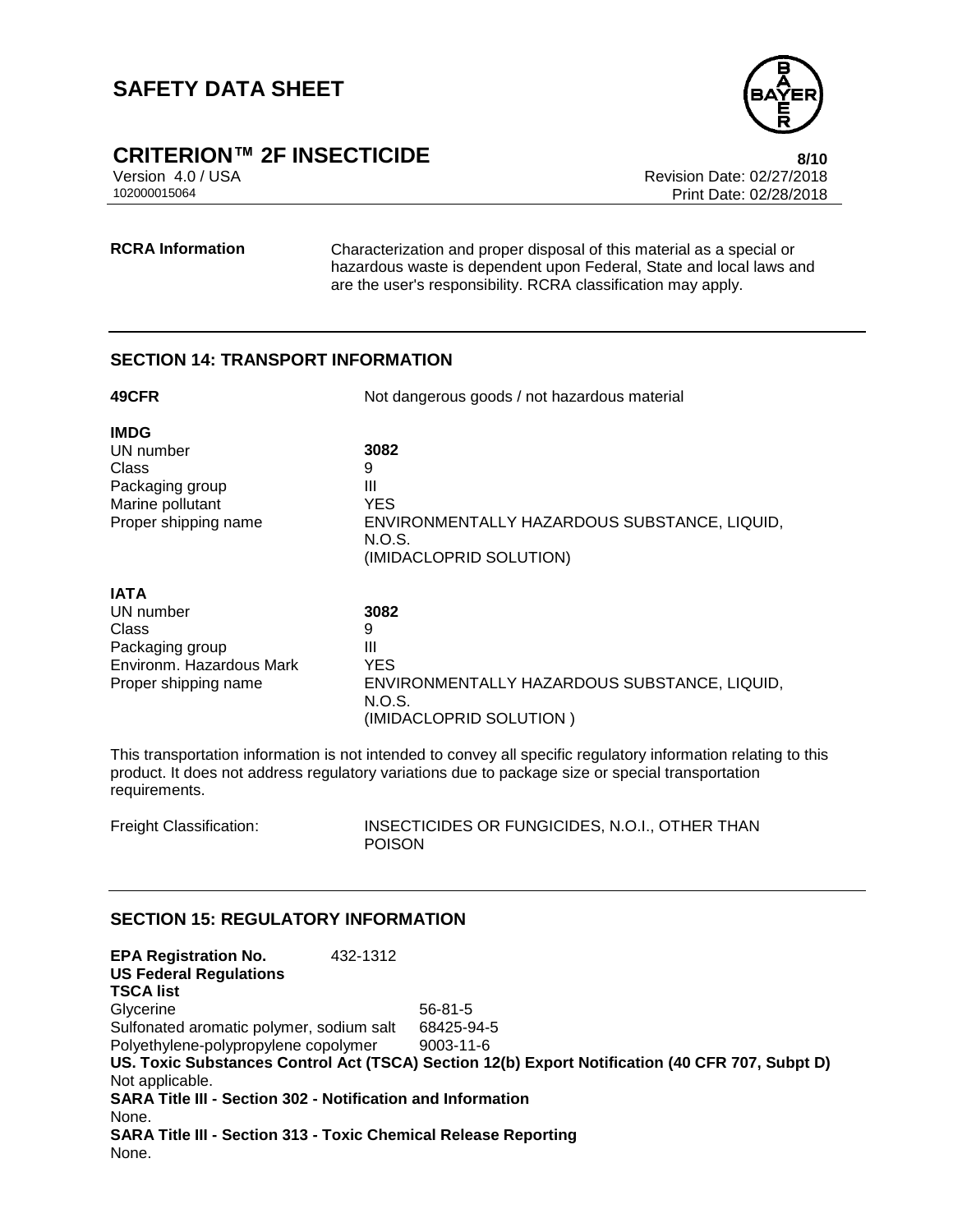

## **CRITERION™ 2F INSECTICIDE 9/10**

Version 4.0 / USA Revision Date: 02/27/2018 Print Date: 02/28/2018

#### **US States Regulatory Reporting CA Prop65**

This product does not contain any substances known to the State of California to cause cancer.

This product does not contain any substances known to the State of California to cause reproductive harm.

#### **US State Right-To-Know Ingredients**

| Glycerine | $56 - 81 - 5$ | MN, RI |
|-----------|---------------|--------|
|           |               |        |

#### **EPA/FIFRA Information:**

This chemical is a pesticide product registered by the Environmental Protection Agency and is subject to certain labeling requirements under federal pesticide law. These requirements differ from the classification criteria and hazard information required for safety data sheets, and for workplace labels of non-pesticide chemicals. Following is the hazard information required on the pesticide label:

| Signal word:       | Caution!                                                                                |
|--------------------|-----------------------------------------------------------------------------------------|
| Hazard statements: | Harmful if swallowed, inhaled or absorbed through the skin.<br>Moderate eye irritation. |
|                    | Avoid contact with skin, eyes and clothing.                                             |

#### **SECTION 16: OTHER INFORMATION**

#### **Abbreviations and acronyms**

| 49CFR         | Code of Federal Regulations, Title 49                                 |
|---------------|-----------------------------------------------------------------------|
| <b>ACGIH</b>  | US. ACGIH Threshold Limit Values                                      |
| ATE.          | Acute toxicity estimate                                               |
| CAS-Nr.       | <b>Chemical Abstracts Service number</b>                              |
| <b>CERCLA</b> | Comprehensive Environmental Response, Compensation, and Liability Act |
| <b>EINECS</b> | European inventory of existing commercial substances                  |
| <b>ELINCS</b> | European list of notified chemical substances                         |
| <b>IARC</b>   | International Agency for Research on Cancer                           |
| <b>IATA</b>   | International Air Transport Association                               |
| <b>IMDG</b>   | <b>International Maritime Dangerous Goods</b>                         |
| N.O.S.        | Not otherwise specified                                               |
| NTP           | US. National Toxicology Program (NTP) Report on Carcinogens           |
| <b>OECD</b>   | Organization for Economic Co-operation and Development                |
| <b>TDG</b>    | <b>Transportation of Dangerous Goods</b>                              |
| <b>TWA</b>    | Time weighted average                                                 |
| UN.           | <b>United Nations</b>                                                 |
| <b>WHO</b>    | World health organisation                                             |
|               |                                                                       |